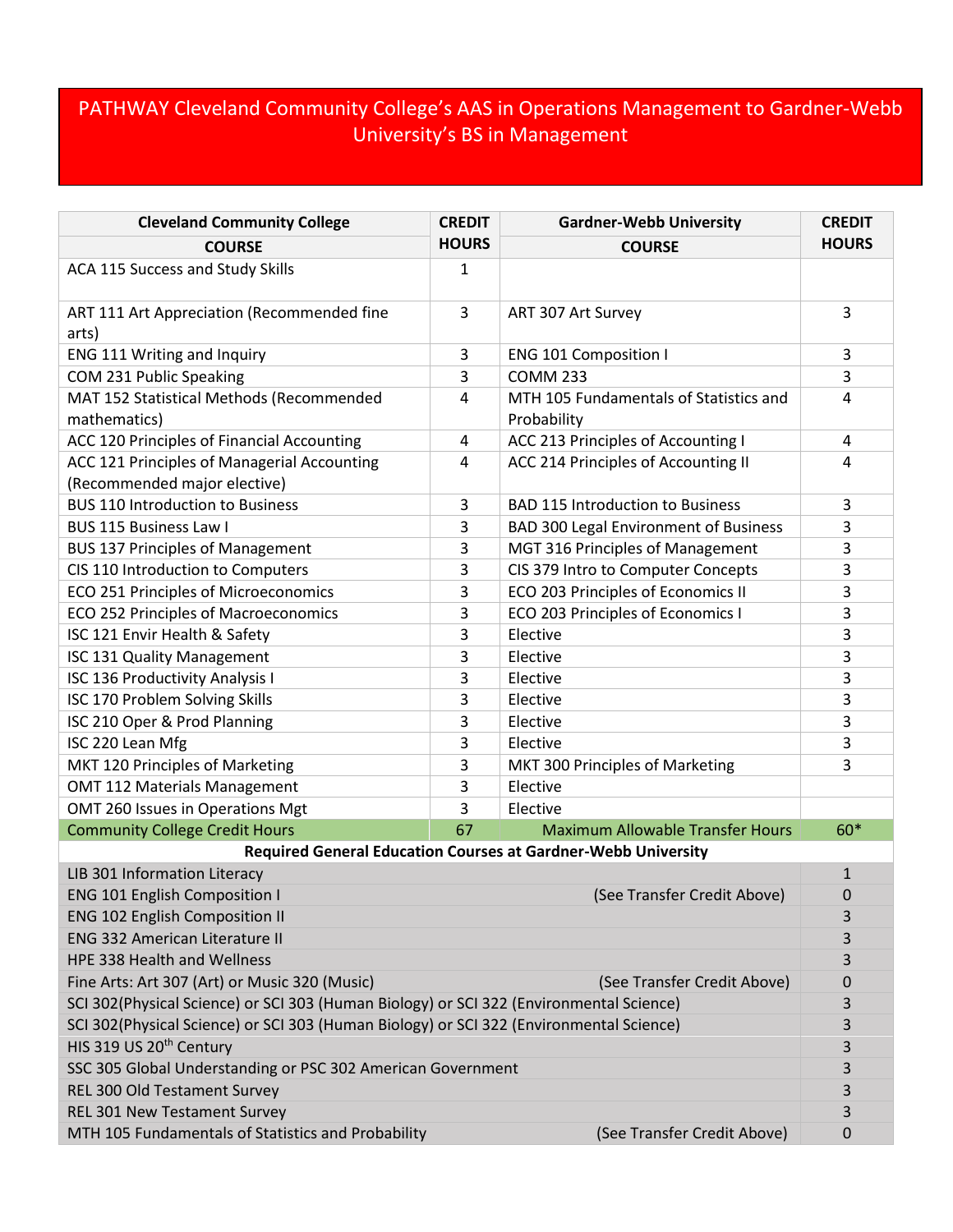| <b>Management Common Professional Core</b>          |                             |        |  |
|-----------------------------------------------------|-----------------------------|--------|--|
| ACC 213 Principles of Accounting I                  | (See Transfer Credit Above) | 0      |  |
| ACC 214 Principles of Accounting II                 | (See Transfer Credit Above) | 0      |  |
| <b>BAD 300 Legal Environment of Business</b>        | (See Transfer Credit Above) | 0      |  |
| <b>BAD 304 Applied Business Statistics</b>          |                             | 3      |  |
| <b>BAD 305 Introduction to Management Science</b>   |                             | 3      |  |
| <b>BAD 360 International Business</b>               |                             | 3      |  |
| <b>BAD 480 Business Strategy</b>                    |                             | 3      |  |
| CIS 300 Management Information System               |                             | 3      |  |
| ECO 203 Principles of Economics I                   | (See Transfer Credit Above) | 0      |  |
| ECO 204 Principles of Economics II                  | (See Transfer Credit Above) | 0      |  |
| FIN 312 Financial Management                        |                             | 3      |  |
| MGT 316 Principles of Management                    | (See Transfer Credit Above) | 0      |  |
| MKT 300 Principles of Marketing                     | (See Transfer Credit Above) | 0      |  |
| <b>Required Courses in Management</b>               |                             |        |  |
| <b>BAD 325 Business Communications Applications</b> |                             | 3      |  |
| MGT 410 Entrepreneurship                            |                             | 3      |  |
| <b>MGT 416 Operations Management</b>                |                             | 3      |  |
| MGT 450 Leadership                                  |                             | 3      |  |
| <b>Choose Three of the Following Courses</b>        |                             |        |  |
| BAD 340 Integration of Faith, Ethics, and Business  |                             | 3      |  |
| MGT 330 Industrial Supervision and Labor Relations  |                             | 3      |  |
| MGT 400 Human Resource Management                   | (See Transfer Credit Above) | 0      |  |
| MGT 403 Human Behavior in Organizations             |                             | 3      |  |
| MKT 404 Sales Management                            |                             | 3      |  |
|                                                     | <b>Gardner-Webb Hours</b>   | $63*$  |  |
|                                                     | <b>Total Hours</b>          | $123*$ |  |

## **Academic Guidelines**

1) A student can receive transfer credit for courses according to this list of equivalencies set forth within the attached Transfer Plan. To receive credit for a course, a student must have earned a "C" 2.0 or better in that course. Other courses taken will be evaluated for transfer on a course by course basis by the Gardner-Webb University Registrar Services.

2) Students who do not have transfer credit for ENG 101, will need to register for this course during their first semester.

3) Enrollment in LIB 301 is mandatory each semester until the course is successfully completed.

4) Grades of "C" (2.0) or higher are required on all major courses.

5) A "C minus" or lower will not meet graduation requirements and the course will need to be repeated at GWU.

6) A minimum grade point average of 2.00 on a 4.00 scale is required for graduation on all course work attempted at GWU (see institution GPA).

7) Completion of a minimum of 60\* credit hours with Gardner-Webb is required to be considered for graduation honors.

8) Students transferring from accredited two-year colleges may transfer up to 60\* semester hours. Students are required to complete a minimum of 60\* credit hours at senior (4-year) colleges or universities, with at least the final 30\* hours with Gardner-Webb.